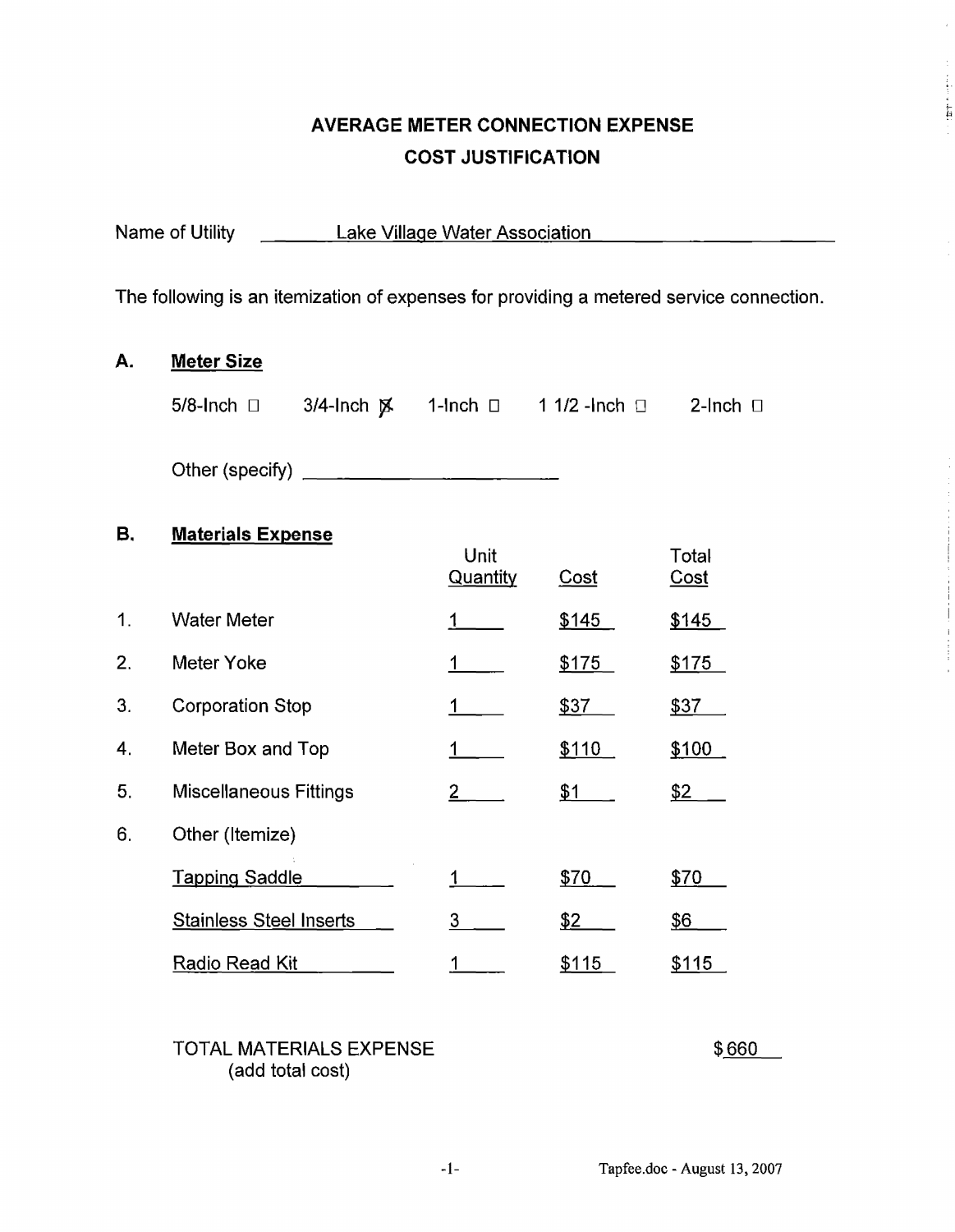## **C. Service Pipe Expense**

|                | Type of Service Pipe ______CTS _____                                               |                       | Size of Service Pipe _____3/4" |                      |  |
|----------------|------------------------------------------------------------------------------------|-----------------------|--------------------------------|----------------------|--|
|                |                                                                                    | Unit<br>Quantity      | Cost                           | Total<br>Cost        |  |
| 1.             | <b>Short Side Service</b>                                                          | 10'                   | <u>\$1/ft</u>                  | <u>\$10</u>          |  |
| 2 <sub>1</sub> | Long Side Service                                                                  | 30'                   | <u>\$1/ft</u>                  | \$30                 |  |
|                | <b>AVERAGE SERVICE PIPE EXPENSE</b><br>(add total cost and divide by 2)            |                       |                                | \$20                 |  |
| D.             | <b>Installation Labor Expense</b>                                                  |                       |                                |                      |  |
|                |                                                                                    | Total<br><u>Hours</u> | Hourly<br>Rate                 | Total<br><u>Cost</u> |  |
| 1.             | <b>Short Side Service</b>                                                          | $\frac{2}{ }$         | <u>\$59.60</u>                 | \$119.20             |  |
| 2.             | Long Side Service                                                                  | $2_{-}$               | \$59.60                        | \$119.20             |  |
|                | AVERAGE INSTALLATION LABOR EXPENSE<br>\$119.20<br>(add total cost and divide by 2) |                       |                                |                      |  |
| Е.             | <b>Installation Equipment Expense</b>                                              |                       |                                |                      |  |
|                |                                                                                    | Total<br><b>Hours</b> | <b>Hourly</b><br>Rate          | Total<br><u>Cost</u> |  |
| 1.             | <b>Short Side Service</b>                                                          | .5                    | \$100                          | \$50                 |  |
| 2.             | Long Side Service                                                                  | $.5\,$                | \$100                          | <u>\$50</u>          |  |
|                |                                                                                    |                       |                                |                      |  |

## AVERAGE INSTALLATION EQUIPMENT EXPENSE  $$50$ (add total cost and divide by 2)

L